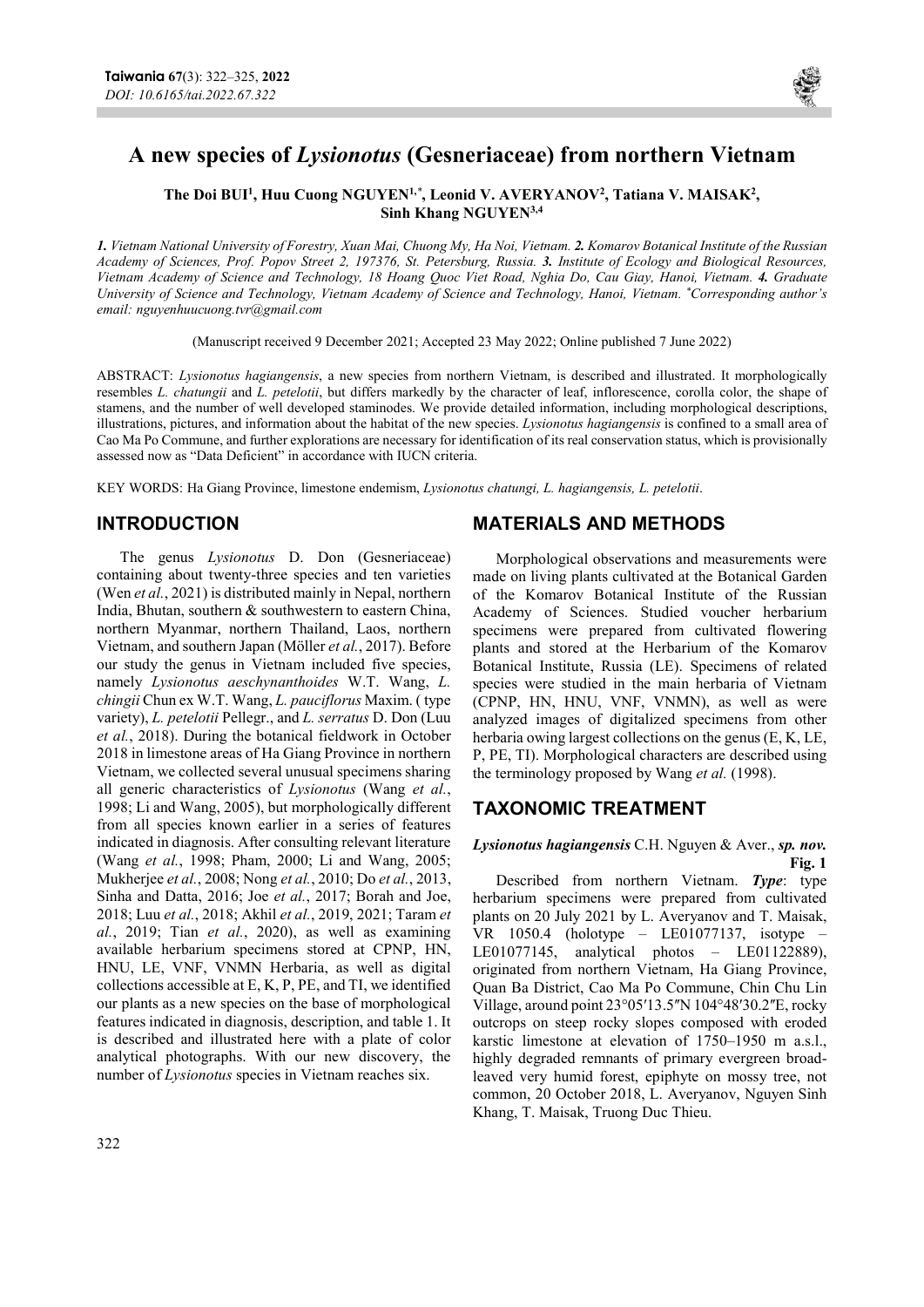п





Fig. 1. Lysionotus hagiangensis C.H. Nguyen & Aver. A. Plant. B. Leaf. C. Prophylls and internodes. D. Bracts. E. Inflorescence. F. Calyx lobes. G. Flower, frontal view. H. Section of corolla showing inner surface with stamens and staminodes. I. Glandular hairs on the adaxial surface of the corolla. J. Stamens and staminodes. K. Flowers, side and half side views. L. Pistil, base of pistil and its apex with stigma. Photos of L. Averyanov and Cuong Huu Nguyen, correction and design by Cuong Huu Nguyen.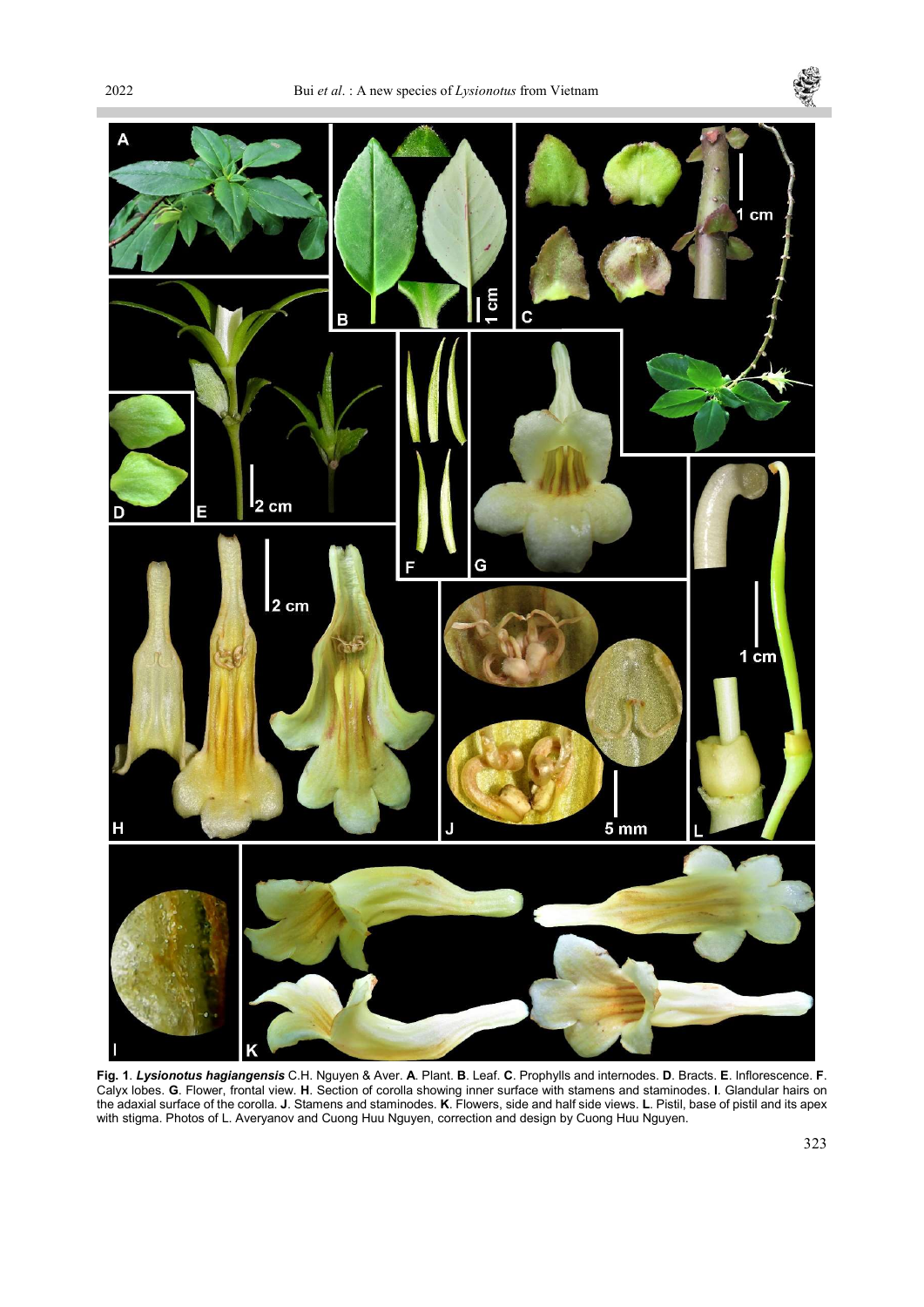

| <b>Characters</b>                           | L. hagiangensis                                   | L. chatungii                                                         | L. petelotii                         |
|---------------------------------------------|---------------------------------------------------|----------------------------------------------------------------------|--------------------------------------|
| Stem length                                 | up to $1.5 \text{ m}$                             | up to $3m$                                                           | up to $0.5m$                         |
| Characters of petiole                       | up to 3.5 cm, pubescent                           | up to 1 cm, glabrous                                                 | up to 1.7 cm, glabrous               |
| Shape of prophylls                          | deltoid or reniform                               | lanceolate to ovate                                                  | absent                               |
| Leaf blade shape                            | elliptic to oblong                                | ovate, elliptic to rounded                                           | lanceolate or lanceolate<br>oblong   |
| Shape and character of leaf<br>blade base   | cuneate, pubescent                                | rounded or obliquely shallowly cordate,<br>glabrous                  | cuneate or rounded,<br>glabrous      |
| Shape and character of leaf<br>blade apex   | acute or acuminate, pubesent                      | acuminate or shortly caudate, glabrous                               | acuminate, glabrous                  |
| Character of inflorescence                  | solitary cyme at node with 2-4-<br>flowers        | 2-4 1-flowered cymes in each node                                    | 1-3 1-flowered cymes in<br>each node |
| Shape of inflorescence<br>bracts            | rhomboid                                          | ebracteate                                                           | lanceolate                           |
| Peduncle length and color                   | green with purple irregular spots                 | green with purple irregular spots                                    | purple                               |
| Pedicel length and color                    | green to green with purple tint                   | green with purple irregular spots                                    | purple                               |
| Character of calyx lobes and<br>their color | lobes subequal, green                             | 3 anterior lobes longer than 2 posterior<br>lobes, purple            | lobes subequal, purple               |
| Tube length and its color                   | 4–4.4 cm, uniform light yellow to<br>creamy white | 1.6–2.3 cm, white with light purple tint<br>and deep-purple venation | 3.6–4 cm, light purple to<br>yellow  |
| Filament shape and color                    | spirally twisted, pale yellow                     | curved, pale yellow and black at apex                                | curved, purplish to yellow           |
| Number of well-developed<br>staminodes      | 3                                                 | 2                                                                    | 2                                    |
| Disc characters                             | ring-like, entire, margin repand                  | 4-lobed, lobes oblong with conical tips                              | ring-like, margin entire             |

Table. Comparative morphological characters of Lysionotus hagiangensis, L. chatungii, and L. petelotii

Diagnosis. From closest Lysionotus chatungii Taram, A.P. Das & Tag, the new species differs in pubescent leaf petiole up to 3.5 cm long, solitary inflorescence at node, deltoid inflorescence bracts, subequal, green calyx lobes, spirally twisted filaments, and flower with three welldeveloped staminodes.

Description. Epiphytic herb or undershrub. Stems suberect, pendulous or occasionally creeping and rooting at nodes, terete, with no swellings, up to 150 cm long, terete, few to many branched, young stem and branches pubescent, green with purple irregular spots, mature stem brownish; internodes 2.5–3.5 cm long. Leaves petiolate, mostly ternate or occasionally in whorl of 4; sometimes two leaves of normal shape and size are alternating on stem with prophylls; whorls of 4 prophylls occur at each node in lower non-leafy part of shoots; petioles 1.5–2.5 cm long, terete or slightly flattened adaxially, pale green, pubescent; lamina elliptic to oblong, 6–12 cm long, 3–6 cm wide, adaxially dark green, somewhat velvety, abaxially pale green with purple scattered spots, base cuneate, sometimes slightly oblique, apex acute or acuminate, pubescent, obscurely serrate along margin, main and lateral veins inconspicuous adaxially and protuberant abaxially, secondary veins in 6–8 pairs on each side of main vein. Inflorescence axillary cyme, 1 or several on the branch, 1 in each node, 2–4-flowered each; peduncle slender, terete, 3.5–6 cm long, 2.5–4 mm in diameter, green with purple irregular spots; bracts obscurely rhomboid, 2–3 cm long, 8–10 mm wide, entirely glabrous, entire or obscurely dentate at the base; pedicel terete, somewhat fleshy, 1.5–2.0 cm long, 3–4 mm in diameter, green to green with purple tint, glabrous. Calyx divided from the base; calyx segments 5, subequal, lanceolate to linear, recurved, entire, green. Corolla 6.4– 6.8 cm long from the base to apices of lobes, infundibuliform, uniformly light yellow to creamy white, outside glabrous, bilabiate; upper lip 2-lobulated, 5–8 mm long; lower lip 3-lobulated, 0.7–1.4 cm long; all lobules broadly ovate, with rounded apex and 4–6 brown longitudinal strips in throat, glabrous; corolla tube 4–4.4 cm long, light yellow, sparsely glandular pubescent inside, glabrous outside. Stamens 2; filaments 0.9–1.1 cm long, terete, pale yellow, glabrous; anthers ovoid-oblate, cohering and touching each-other, white to pale yellow, without appendages or indumentum. Staminodes 3, filiform, terete, pale yellow, glabrous, with somewhat inflated apex, adnate to 1.5–1.8 cm above the corolla base; the median one  $1-1.5$  mm long, lateral ones  $5.5-6.5$  mm long. Disc ring-like, lemon-yellow, 1.6–2 mm high, margin repand, glabrous. Pistil 3.8–4 cm long; ovary narrowly cylindrical, glabrous, 2.6–2.8 cm long, about 2 mm in diameter; style 12–14 mm long, terete, glabrous, about 1 mm in diameter, apex curved; stigma slightly swollen, truncate. Capsule 8–12 cm long, linear, glabrous. Ripe seeds not seen.

Etymology. The species is named after the area of its origin.

#### Local name: Nở Lưng Hà Giang (Vietnamese)

Habitat. Primary broad-leaved or mixed very humid montane forests on steep rocky slopes composed with eroded karstic limestone at elevations 1700–2000 m a.s.l. where rainy season lasting from May till September with mean temperatures 24–29°C and annual precipitation about 2500 mm (CLIMATE-DATA.ORG).

**Distribution.** Northern Vietnam (Ha Giang Province, Quan Ba District, Cao Ma Po Commune, Chin Chu Lin